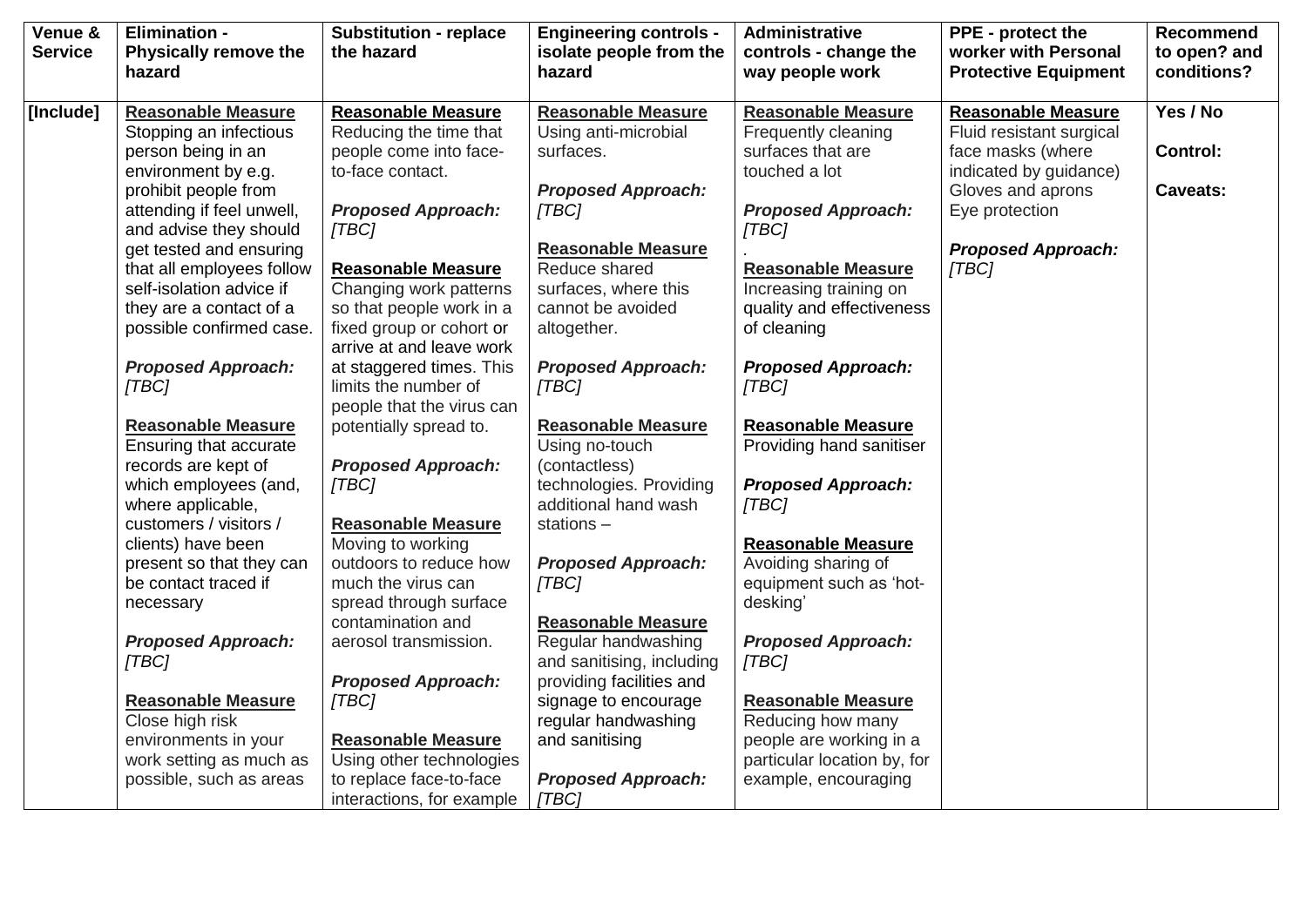| Venue &<br><b>Service</b> | <b>Elimination -</b><br><b>Physically remove the</b> | <b>Substitution - replace</b><br>the hazard         | <b>Engineering controls -</b><br>isolate people from the | <b>Administrative</b><br>controls - change the | <b>PPE</b> - protect the<br>worker with Personal | Recommend<br>to open? and |
|---------------------------|------------------------------------------------------|-----------------------------------------------------|----------------------------------------------------------|------------------------------------------------|--------------------------------------------------|---------------------------|
|                           | hazard                                               |                                                     | hazard                                                   | way people work                                | <b>Protective Equipment</b>                      | conditions?               |
|                           | where social distancing                              | using 'click and collect'                           | <b>Reasonable Measure</b>                                | home working where                             |                                                  |                           |
|                           | cannot be maintained.                                | technologies, remote<br>working, phone/video        | Increasing fresh-air<br>ventilation in poorly            | possible                                       |                                                  |                           |
|                           | <b>Proposed Approach:</b><br>[TBC]                   | consultations.                                      | ventilated spaces -                                      | <b>Proposed Approach:</b><br>[TBC]             |                                                  |                           |
|                           |                                                      | <b>Proposed Approach:</b>                           | <b>Proposed Approach:</b>                                |                                                |                                                  |                           |
|                           | <b>Reasonable Measure</b>                            | [TBC]                                               | [TBC]                                                    | <b>Reasonable Measure</b>                      |                                                  |                           |
|                           | Staff takes both vaccine                             |                                                     |                                                          | Staggering shifts                              |                                                  |                           |
|                           | doses as soon as                                     | <b>Reasonable Measure</b>                           | <b>Reasonable Measure</b>                                |                                                |                                                  |                           |
|                           | recommended.                                         | Installation of partitions<br>at appropriate places | Limiting or controlling<br>movement of people, for       | <b>Proposed Approach:</b><br>[TBC]             |                                                  |                           |
|                           | <b>Proposed Approach:</b>                            | (e.g. reception desks or                            | example one way                                          |                                                |                                                  |                           |
|                           | [TBC]                                                | between work stations)                              | systems, or limiting                                     | <b>Reasonable Measure</b>                      |                                                  |                           |
|                           |                                                      | to separate staff etc. If                           | number of people                                         | Ensuring people are                            |                                                  |                           |
|                           |                                                      | used ensure they are                                | accessing confined                                       | maintaining physical                           |                                                  |                           |
|                           |                                                      | cleaned and disinfected                             | areas such as lifts, toilet                              | distance between them,                         |                                                  |                           |
|                           |                                                      | in line with cleaning<br>procedures. Cleaning,      | facilities, kitchens or<br>meeting rooms at the          | <b>Proposed Approach:</b>                      |                                                  |                           |
|                           |                                                      | hygiene and                                         | same time.                                               | [TBC]                                          |                                                  |                           |
|                           |                                                      | handwashing to make                                 |                                                          |                                                |                                                  |                           |
|                           |                                                      | your workplace COVID-                               | <b>Proposed Approach:</b>                                | <b>Reasonable Measure</b>                      |                                                  |                           |
|                           |                                                      | secure (hse.gov.uk)                                 | [TBC]                                                    | The use of face-                               |                                                  |                           |
|                           |                                                      |                                                     |                                                          | coverings and or face-                         |                                                  |                           |
|                           |                                                      | <b>Proposed Approach:</b>                           | <b>Reasonable Measure</b>                                | shields in indoors areas<br>for workers and    |                                                  |                           |
|                           |                                                      | [TBC]                                               | Provide clear signage<br>(eg signs, floor tape or        | members of the public -                        |                                                  |                           |
|                           |                                                      |                                                     | paint) for physical                                      | all above                                      |                                                  |                           |
|                           |                                                      |                                                     | distancing, queuing                                      |                                                |                                                  |                           |
|                           |                                                      |                                                     | systems, one way                                         | <b>Proposed Approach:</b>                      |                                                  |                           |
|                           |                                                      |                                                     | systems etc.                                             | [TBC]                                          |                                                  |                           |
|                           |                                                      |                                                     | <b>Proposed Approach:</b>                                | <b>Reasonable Measure</b>                      |                                                  |                           |
|                           |                                                      |                                                     | [TBC]                                                    | Covid-passport/Covid-                          |                                                  |                           |
|                           |                                                      |                                                     |                                                          | certificate or PCR                             |                                                  |                           |
|                           |                                                      |                                                     |                                                          | testing, encourage LFD                         |                                                  |                           |
|                           |                                                      |                                                     |                                                          | at home                                        |                                                  |                           |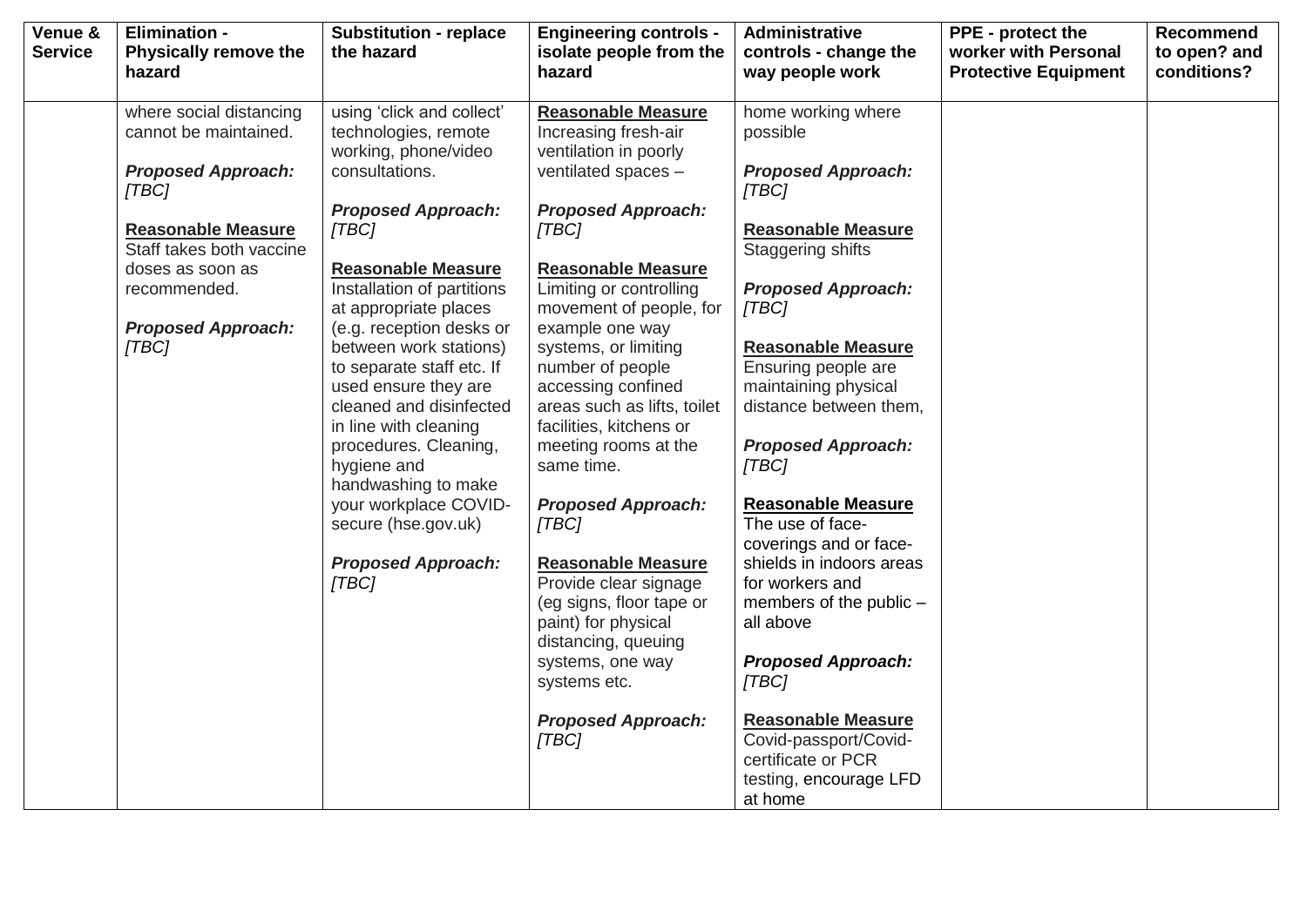| Venue &<br><b>Service</b> | <b>Elimination -</b><br><b>Physically remove the</b> | <b>Substitution - replace</b><br>the hazard | <b>Engineering controls -</b><br>isolate people from the                                                 | Administrative<br>controls - change the | PPE - protect the<br>worker with Personal | <b>Recommend</b><br>to open? and |
|---------------------------|------------------------------------------------------|---------------------------------------------|----------------------------------------------------------------------------------------------------------|-----------------------------------------|-------------------------------------------|----------------------------------|
|                           | hazard                                               |                                             | hazard                                                                                                   | way people work                         | <b>Protective Equipment</b>               | conditions?                      |
|                           |                                                      |                                             | <b>Reasonable Measure</b><br>Encourage vaccination<br>take up of your<br>workforce                       | <b>Proposed Approach:</b><br>[TBC]      |                                           |                                  |
|                           |                                                      |                                             | <b>Proposed Approach:</b><br>[TBC]                                                                       |                                         |                                           |                                  |
|                           |                                                      |                                             | <b>Reasonable Measure</b><br>Physical distancing of<br>staff and customers /<br>children                 |                                         |                                           |                                  |
|                           |                                                      |                                             | <b>Proposed Approach:</b><br>[TBC]                                                                       |                                         |                                           |                                  |
|                           |                                                      |                                             | <b>Reasonable Measure</b><br>Limit time spent and/or<br>numbers in rooms<br>before ventilation           |                                         |                                           |                                  |
|                           |                                                      |                                             | <b>Proposed Approach:</b><br>[TBC]                                                                       |                                         |                                           |                                  |
|                           |                                                      |                                             | <b>Reasonable Measure:</b><br>Effective comms and<br>feedback on safety<br>improvements                  |                                         |                                           |                                  |
|                           |                                                      |                                             | <b>Proposed Approach:</b><br>[TBC]                                                                       |                                         |                                           |                                  |
|                           |                                                      |                                             | <b>Reasonable Measure:</b><br>Remove unnecessary<br>restrictions when it is<br>safe, in order to promote |                                         |                                           |                                  |